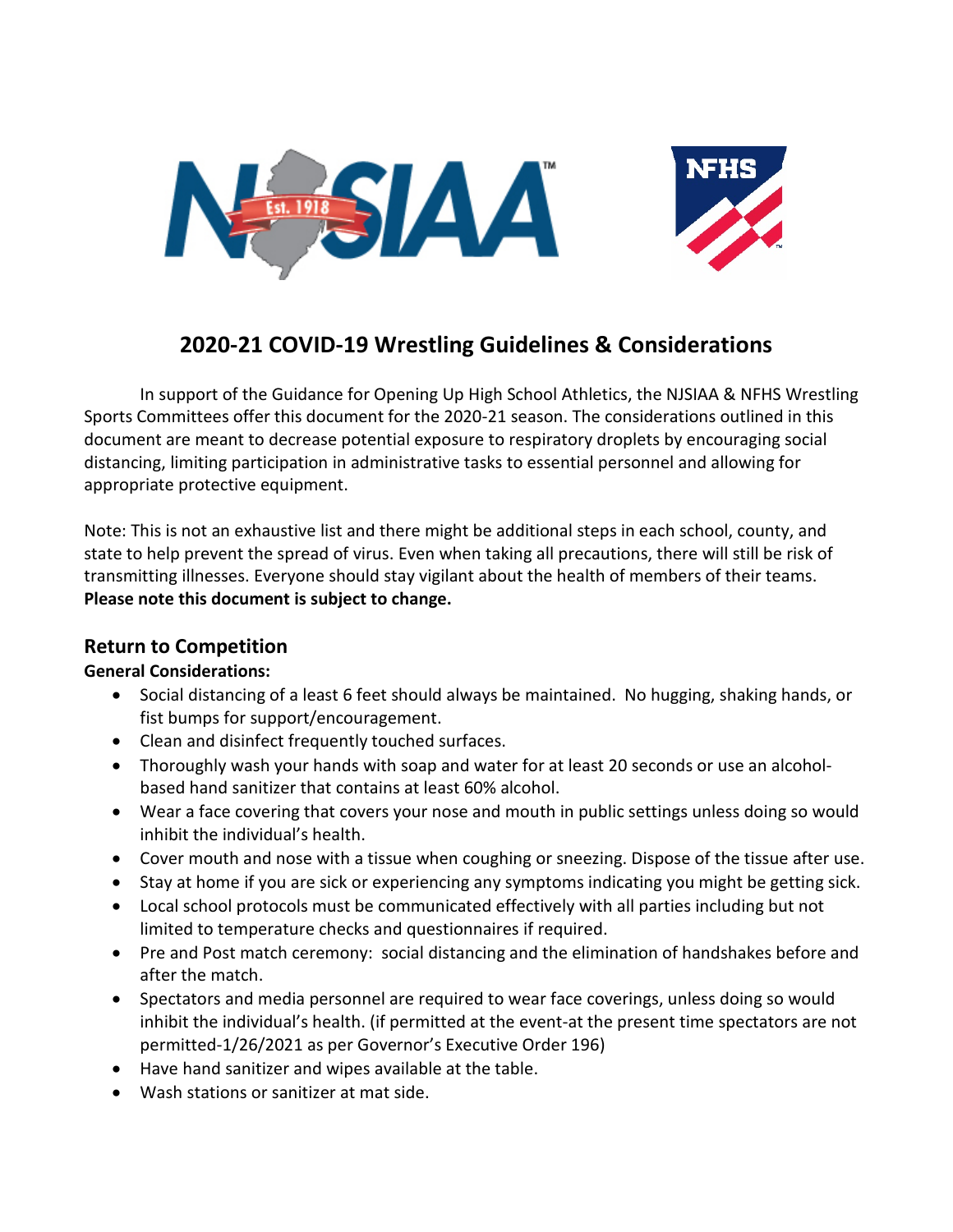- No one touches the score sheet except the scorer. Two or more scorer's tables may be needed to maintain social distancing.
- If writing implements are used, they should be sanitized and not shared with anyone.
- Disinfect the mats prior to competition. See additional Resource Information provided below. \* Please review.
- Athletes and Coaches are required to wear face coverings off the mat unless doing so would inhibit the individual's health.
- At the present time, participation is limited to dual meets.
- If spectators are not permitted, use designated bleacher space for wrestlers, to maintain social distancing, and have chairs or bench areas for only the coach and two on deck wrestlers. Social distancing should be maintained.
- If two mats can be provided wrestle 7 matches on one mat and the last 7 on the other mat or alternate use. Mats should be cleaned before and after each match. Additional cleaning of mats with appropriate liquid detergents. See additional Resource Information provided below. \*
- Consider-Stagger weight classes, so not everyone is in chairs mat-side if numbers necessitate. (example wt. classes 2 weight classes at mat side, while other wrestlers remain in another location or in the bleachers, socially distanced.
- School Video personnel must wear a face covering and set up in a specified area, apart from the participants.
- Whenever possible open doors and windows for the best ventilation. Check exhaust fans and filters, subject to appropriate cleaning and replacement of filters.
- Social distancing is a minimum of 6 feet, best to go beyond that measure when space permits due to the indoor facility.
- **Officials, coaches, and wrestlers must clean their shoes prior to entering the mat. See additional Resource information below. \***
- Media: no in person interviews with the students. The head coach may be interviewed at their discretion of the school but must be in a designated area**.**
- No warm-ups permitted on the competition mat.

# **Considerations for Coaches**:

- Communicate your guidelines and expectations in a clear manner to students and parents.
- Consider conducting workouts in "pods" of same students always training and rotating together in practice to ensure more limited exposure if someone develops an infection. Consider wrestling partners to remain the same.
- Keep accurate records of those athletes and staff who attend each practice in case contact tracing is needed.
- Coaches are required to wear face coverings, unless doing so would inhibit the coach's health. (on and off the mat).
- Coach your team and limit interaction with officials to key questions at the appropriate time. This season is all about participation and an opportunity for the students to engage in educational athletics. There will be no tolerance for confronting officials.
- Eliminate all handshakes including post-match.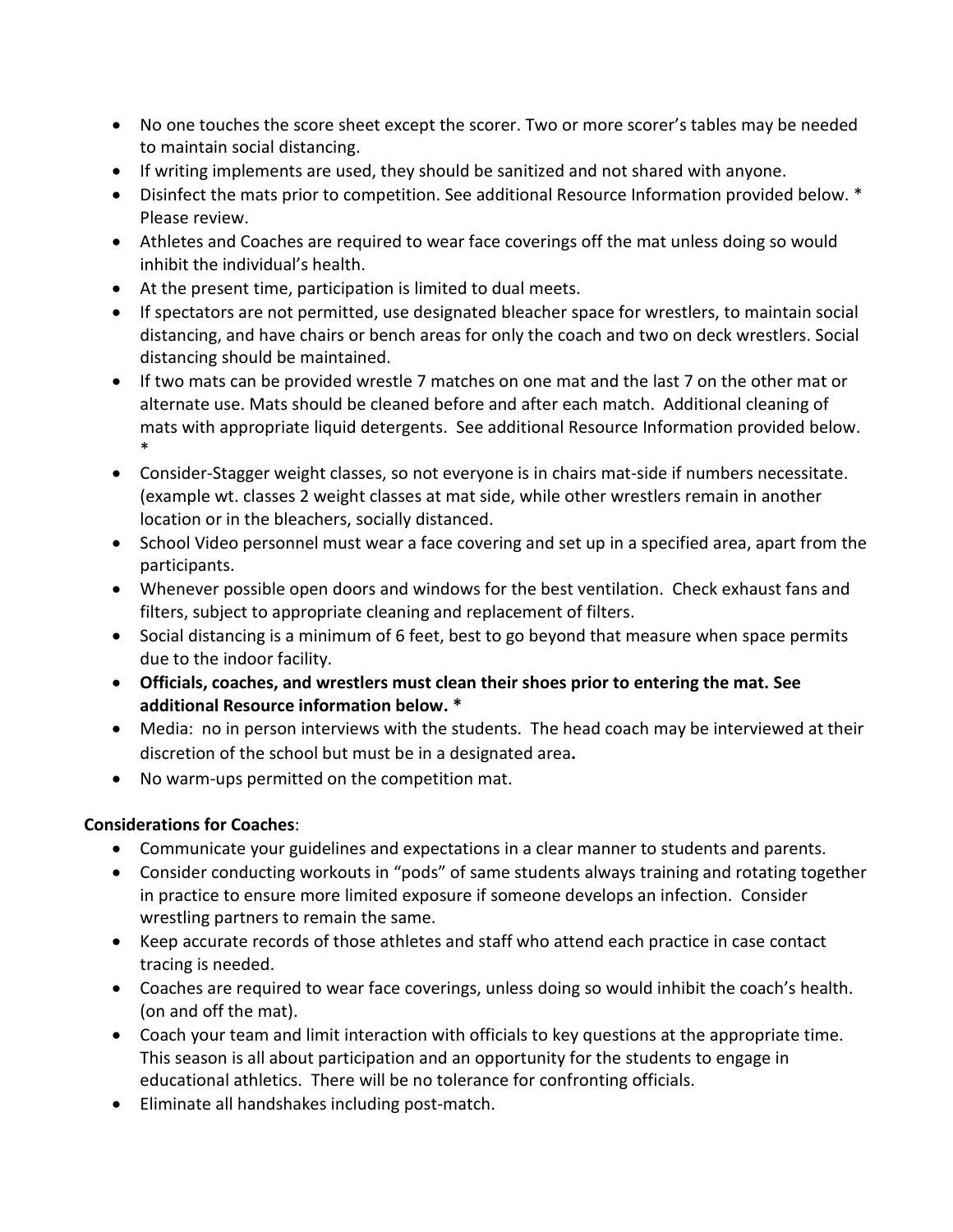- Limit participants to the essential wrestlers.
- Limit wrestler's warm-up partner to one other wrestler.
- Mats must be cleaned before and after use. A cleaning schedule should be established and documented. See additional Resource Information below. \*
- Each school is responsible to design a process of when, how and who will clean the mats during competition. Mats must be cleaned before and after each match. We recommend you keep records of the cleaning schedule.
- Chairs or seating areas must be socially distanced and assigned to specific coach and wrestlers.
- Purchase additional ankle wraps (red and green) so that the wraps may be sanitized.
- Health, safety, and welfare of the wrestlers must be the primary focus: Diet, Sleep, and Personal Hygiene to maintain a healthy immune system has never been more important. The coach is responsible to work with the parent and student to monitor their health.
- Please review the NJSIAA COVID-19 Wrestling Season Modifications. (posted by 3/1/21)

# **Considerations for Wrestlers**:

- Consider making each student responsible for their own supplies.
- Headgear, caps, protective pads, braces, wrestling shoes, socks and clothing must be labeled and there is to be no sharing.
- Students should wear their own appropriate workout clothing and all clothing, including towels should be washed and cleaned after every workout. No clothing items should remain in the locker room and should be taken home for cleaning.
- Hand sanitizer should be plentiful at all contests and practices.
- Athletes should tell coaches immediately when they are not feeling well. Any symptom, or not feeling well, must be shared with their parent or coach so as not to jeopardize the health and welfare of all involved in the sport. (team members and coaches).
- Student-athletes are required to wear face coverings, unless doing so would inhibit the student's health, or the student is engaged in high intensity aerobic or anaerobic activities. Wrestlers must wear face coverings before and after the match unless doing so would inhibit the wrestler's health.
- All students on the bench and anyone at the scorer's table must wear face coverings, unless doing so would inhibit the student's health.
- Students should provide their own water bottle.
- Students may not share food or beverages.
- At the present time shower use is not permitted. (NJ DOH)
- Wrestlers reporting from home should shower prior to reporting to the school and as soon as possible upon returning home after practice or a match.
- Utilize sanitizer solution or wipes to clean exposed body parts, before, during and after wrestling. \*
- No shared items of any kind including but not limited to towels, clothing, singlet, headgear, knee pads, support or injury braces or shoes.
- The winning wrestler shall raise their hand when directed by the referee.
- There will be no tolerance for confronting officials.
- Be a role model and a selfless teammate, if you are not feeling well, please stay home.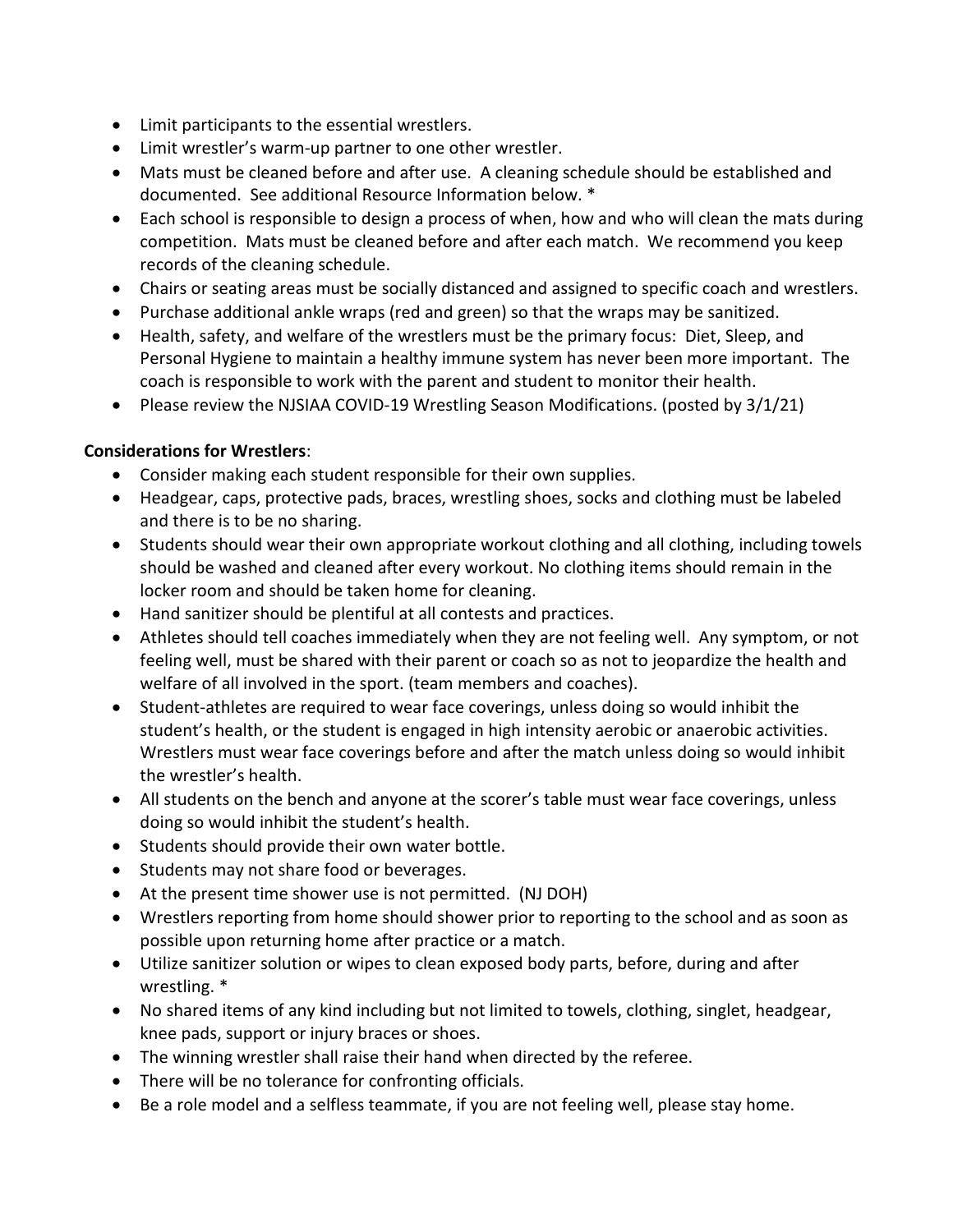#### **Considerations for Referees**:

- Bring personal hand sanitizer, tissues, towels etc. Wash hands frequently
- Don't share equipment.
- Bring your own water bottle (filled).
- Follow social distancing guidelines. Follow six feet minimum distance guidelines when talking to others (players, coaches, other officials).
- The electronic whistle is highly recommended. If using a regular whistle, have several whistles available to change out periodically.
- The NJSIAA Sportsmanship Statement must be read to one coach and one captain from each team.
- Meeting with coaches and captains should be conducted maintaining social distancing and face coverings should be worn by all at the meeting. This includes meetings at the scorer's table.
- Do not shake hands and follow pre- and post-game ceremony guidelines established by state associations.
- Winning wrestler will raise their own hand when directed by the referee.
- Officials are required to wear face coverings, unless doing so would inhibit the official's health, or the officials is engaged in high intensity aerobic or anaerobic activities.
- School protocols will dictate temperature checks, questionnaires, and the like. Please check in with the school administration of any site in advance of your arrival.
- If the official chooses to wear disposable gloves, they must change the gloves after each match.
- Officials should not expect a shower area communicate with site management in advance of the event.
- Officials not feeling well should turn back their assignment and contact the school and assignor immediately.
- Consult the NJSIAA COVID-19 Winter Protocols for Officials.

# **Considerations for Parents**

(A family's role in maintaining safety guidelines for themselves and others):

- Make sure your child and immediate household members are free from illness before participating in practice and competition (if there is doubt stay home). It is critical that your son or daughter understand that not disclosing symptoms, could jeopardize the team and ultimately everyone's health.
- Assist the coach: Health, safety and welfare of the wrestlers must be the primary focus: Diet, Sleep, and Personal Hygiene to maintain a healthy immune system has never been more important. The coach is responsible to work with the parent and student to monitor their health.
- Provide personal items for your child and clearly label them.
- Disinfect your students' personal equipment after each event-match or practice.
- If permitted at the event, parents are required to wear face coverings, unless doing so would inhibit the individual's health. (at the present time, no spectators)